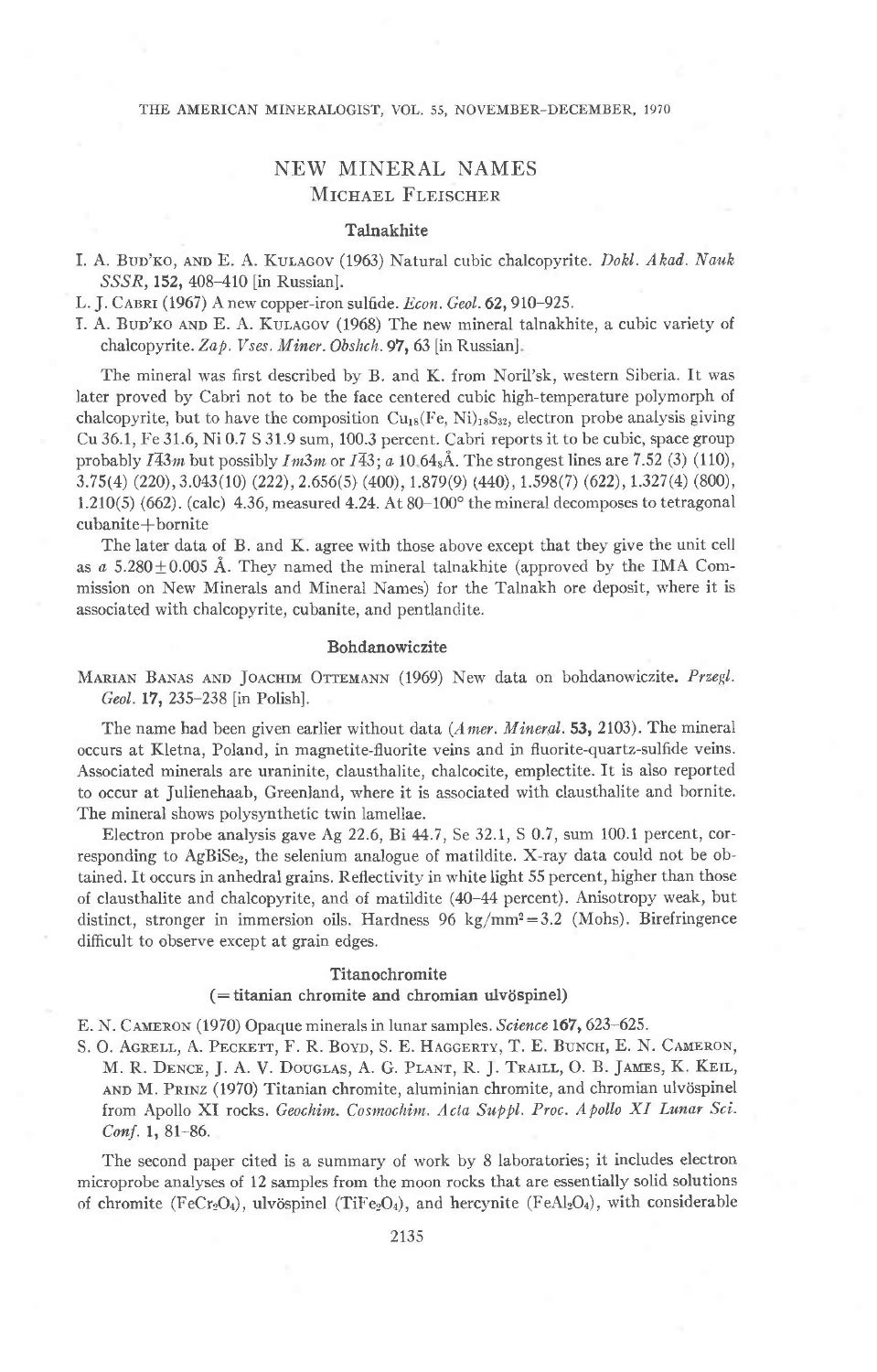amounts of MgO. The term titanochromite, used in the first paper, is replaced in the second by the term titanian chromite; it is an unnecessary name.

### Armalcolite

A. T. ANDERSON, T. E. BUNCH, E. N. CAMERON, S. E. HAGGERTY, F. R. BOYD, L. W. FINGER, O. B. JAMES, K. KEIL, M. PRINZ, P. RAMDOHR, AND A. EL GORESY (1970) Armalcolite: a new mineral from the Apollo XL samples. Proc. A pollo XI Lunar Sci. Conf., 1, 55-63.

'fhis is a summary report, combining the data by seven laboratories, some of which were published previously in Science, 167, 587, 597, 613, 617, 623, 644, Jan. 30, 1970.

Microprobe analyses of 10 grains by 6 different laboratories gave  $TiO<sub>2</sub>$  70.9–75.6, AlzOz 0.97-2.18, CrzOa O.97-2.18, FeO 11.32-18.01, MnO 0.01-0.08, MgO 5.52-11.06 percent. CaO was determined in 3 samples 0.01-0.13,  $V_2O_3$  in one as 0.07 percent. Fe<sub>2</sub>O<sub>3</sub> was not determined, but must be very low since only traces were found in the rocks. The composition is  $(Mg, Fe)$  Ti<sub>2</sub>O<sub>6</sub> with Mg:Fe close to 1:1, but ranging on both sides, Mg/Fe varying from  $0.55$  to  $1.74$ . The mineral is a member of the pseudobrookite group; the composition showing the replacement (Mg, Fe<sup>2+</sup>)Ti for Fe<sup>+3</sup><sub>2</sub>. The end-members FeT<sub>12</sub>O<sub>5</sub> and  $\text{MgTi}_2\text{O}_5$  and three intermediate compositions have been synthesized by heating the components in evacuated silica tubes at  $1300^{\circ}$ C. FeTi<sub>2</sub>O<sub>5</sub> breaks down at  $1140 \pm 10^{\circ}$ C to ilmenite+TiO2.

X-ray powder data are given. The strongest lines are 3.468 (100) (1O1,22O),2.763  $(25)(230)$ , 2.454  $(25)(301)$ , 1.958  $(80)(430)$ . These are indexed on a cell with a 9.743  $\pm$ 0.03,  $b\ 10.023 \pm 0.02$ ,  $c\ 3.738 \pm 0.03$  Å.

The mineral is gray, opaque.  $\rho$ (calc) 4.94. Strongly anisotropic, colors ranging from pale gray to dark bluish-gray. Reflectivities are given at  $\delta$  wave lengths from 450 to 640 nm; they decrease with increasing wave length; extremes  $R_1$  14.1, 13.0;  $R_2$  15.2, 14.1 percent. Pleochroic. No internal reflections.

The mineral occurs as grains, generally rectangular in outline, with longest dimension 100-300  $\mu$ m, in rocks collected by the Apollo XI mission, at Tranquillity Base, Moon. It commonly has an overgrowth of ilmenite.

The name is for Neil A. ARMstrong, Edwin E. Aldrin, and Michael COLIins, the astronauts responsible for the collection and return of the Apollo XI samples from the moon. Type material is deposited at the Lunar Science Institute, Houston, Texas.

The mineral and name were approved in advance of publication by the Commission on New Minerals and Mineral Names, IMA.

DISCUSSION.—Here the middle range of a binary solid solution series has been named; it is more usual to name the end-members. The names "ferropseudobrookite" and "karrooite" have been given to the synthetic end members  $F \in Ti<sub>2</sub>O<sub>5</sub>$  (and  $Mg Ti<sub>2</sub>O<sub>5</sub>$  (ferropseudobrookite was used for armalcolite in the first reports), but these names have no standing in mineralogy. Nevertheless, serious problems of nomenclature may be raised if the end members are found to occur naturallv.

#### Unnamed Ce phosphate

E. I. SEMENOV (1969) Mineralogy of the Ilimaussaq Alkaline Massif, Southern Greenland. Inst. Mineral., Geokhim., Kristallokhim. Redk. Elementov, Izdat. "Nauka" 1969, 164 p. [in Russian], (p. 41–42).

A white cerium phosphate was found in hydrothermal natrolite-analcime rocks, Narsak River. Analysis by G. V. Lyubomilova gave  $P_2O_5$  29.63, SiO<sub>2</sub> 1.34, TR<sub>2</sub>O<sub>3</sub> 56.50, CaO 4.18,  $Fe<sub>2</sub>O<sub>3</sub>$  1.10,  $H<sub>2</sub>O$  (by diff.) 7.24 percent. Formula (Ce, Ca, H)PO<sub>4</sub> $\cdot$ H<sub>2</sub>O. The X-ray pattern by R. A. Aleksandrova shows 8 lines (in kX) : 4.41 (5), 3.08 (7), 2.82 (10), 2.16 (7), 1.875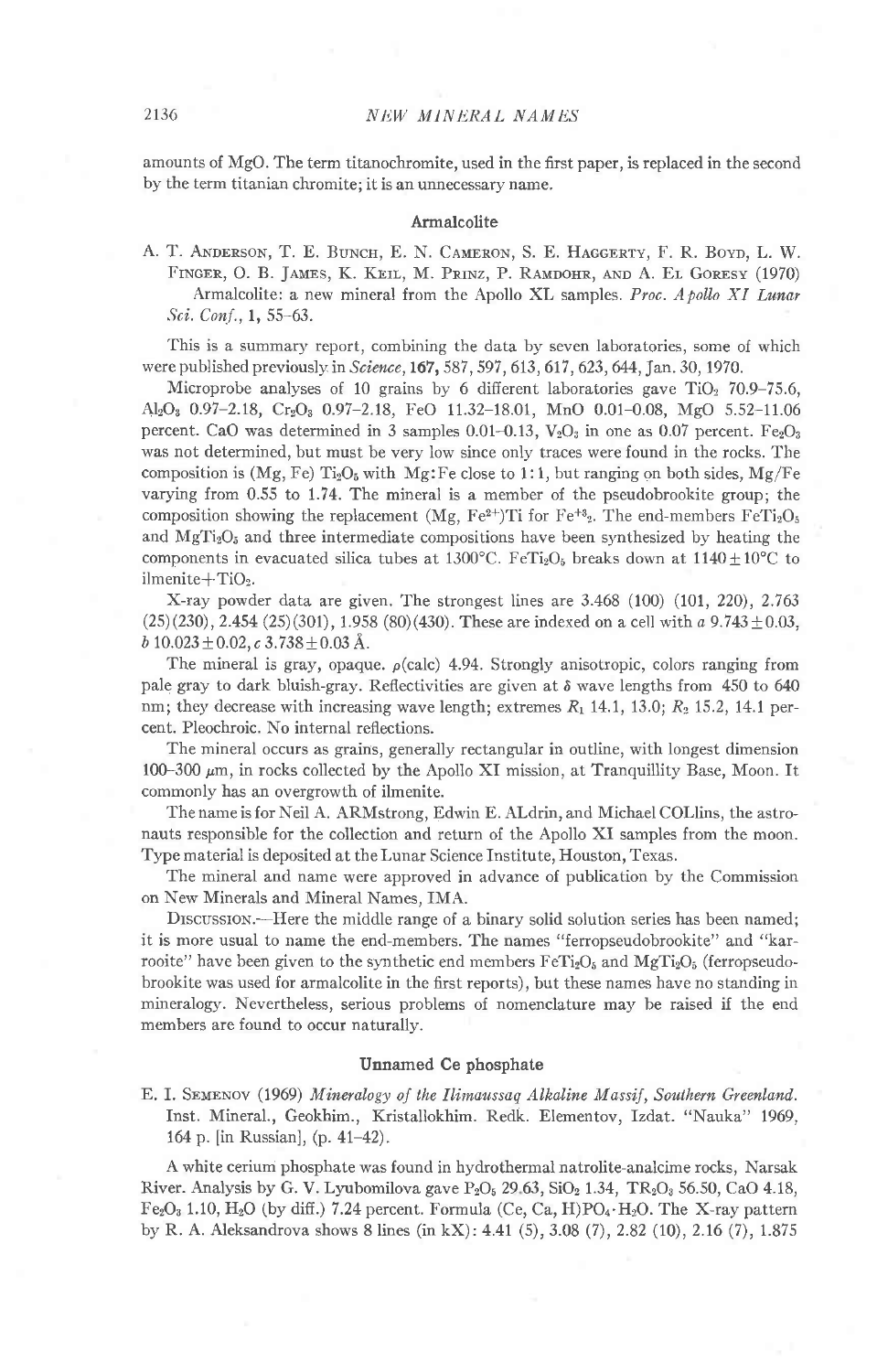(5), 1.707 (3), 1.316 (5),1.269 (3). It is optically biaxial (?), sign nor given, elongation negative, ns  $\alpha$  1.62,  $\gamma$  1.64. It forms dense microgranular deposits up to 0.1 $\times$ 0.5 cm, cut by veinlets of rhabdophane.

### Pyroxferroite

E. C. T. CHAO, J. A. MINKIN, C. FRONDEL, C. KLEIN, JR., J. C. DRAKE, L. FUCHS, B. TANI, J. V. SMITH, A. T. ANDERSON, P. B. MOORE, G. R. ZECHMAN, JR., R. J. TRAILL, A. G. PLANT, J. A. V. DOUGLAS, AND M. R. DENCE (1970) Pyroxferroite, a new calciumbearing iron silicate from Tranquillity Base. Geochim. Cosmochim. Acta. Suppl. Proc. A pollo XI Lunar Sci. Conf. 1, 65-79.

This is a summary report, combining the data by five laboratories, some of which were published previously in Science, 167, 501, 583, 587, 594, 644, 656, 681, Jan. 30, 1970. Five analyses by electron probe show SiO<sub>2</sub> 44.7-47.0, TiO<sub>2</sub> 0.2-0.7, Al<sub>2</sub>O<sub>3</sub> 0.0 to 1.2, FeO 44.6-47.9, MnO 0.1-1.3, MgO 0.3-1.2, CaO 5.4-6.3 percent, average (Fe<sub>0 84</sub>Ca<sub>0.13</sub>Mg<sub>0.02</sub>Mn<sub>0.02</sub>) SiO<sub>3</sub>, the iron analogue of pyroxmangite. The mineral, composition (Fe<sub>0 85</sub>Ca<sub>0.15</sub>)SiO<sub>3</sub>, was synthesized by Lindsley (1967) Carnegie Inst. Wash. Year Book 65, 230-232.

Weissenberg and precession data show the mineral to be triclinic; average of 6 determinations is a 6.62, b 7.54, c 17.35 Å.,  $\alpha$  114.4,  $\beta$  82.7,  $\gamma$  94.5°, Z=14. X-ray powder data (70 lines) are given; the average for the strongest lines are,  $4.68 \ (40)(110)$ ,  $3.09 \ (45)(021)$ 21r, 212) , 2.934 (100) (014 , 210), 2.67 4(60) (026), 2.62r (30) (114), 2.579 (35)(222), 2.156  $(40)(206, 3\overline{1}2), 1.410(35).$ 

The mineral is yellow.  $\rho$  3.68, 3.76 measured: 3.82-3.83 calculated from X-ray data. Optically biaxial, positive, 2V 34-40°, the extremes of  $n_s$  reported are  $\alpha$  1.748,  $\beta$  1.750,  $\gamma$  1.768;  $\alpha$ 1.756  $\beta$  1.758,  $\gamma$  1.767. In thick grains faintly pleochroic pale yellow to yellow orange,  $X' \geq Z'$ .

The mineral occurs as discrete grains in rocks collected by the Apollo XI mission to the Sea of Tranquillity, Moon. The rocks are microgabbros or diabases with major clinopyroxene, plagioclase, and ilmenite, with minor pyroxferroite, cristobalite, tridymite, fayalite, fluorapatite, and K feldspar.

The name is for the composition. The mineral and name were approved before publica tion by the Commission on New Minerals and Mineral Names, IMA Type material is preserved at the Lunar Science Institute, Houston. Texas

DISCUSSION. It is suggested that the series pyroxferroite-pyroxmangite be divided at  $Fe=Mn$ . Five of the analyses in the literature of "pyroxmangite," including the type material from Iva, S. Carolina, have Fe>Mn and are therefore to be renamed as manganoan pyroxferroite. The lunar material is calcian pyroxferroite.

#### Unnamed Na Nb silicate

E. I. SEMENOV, (1969) Mineralogy of the Ilimaussaq Alkaline Massif, Southern Greenland. Inst. Mineral., Geokhim., Kristallokhim. Redk. Elementov, Izdat. "Nauka" 1969, 164 p. [in Russian] (p. 55-60).

Analysis by M. E. Kazakova gave SiO<sub>2</sub> 16.46, TiO<sub>2</sub> 5.27, Nb<sub>2</sub>O<sub>5</sub> 50.23, Fe<sub>2</sub>O<sub>3</sub> 0.48, Al<sub>2</sub>O<sub>3</sub> 1.38, CaO 5.30, TR<sub>2</sub>O<sub>3</sub> 0.46, Na<sub>2</sub>O 13.71, H<sub>2</sub>O 4.64, F 2.50, sum 100.43; (O=F<sub>2</sub>) 1.05=99.38 percent, corresponding approximately to  $(Na, Ca)_2(Nb, Ti)_2SiO_8$  or  $(Na, Ca)_2(Nb, Ti)_2$  $\cdot$ SiO<sub>7</sub>(OH)<sub>2</sub>.

The X-ray pattern (50 lines) by M. Dans gives strongest lines (in  $\check{A}$ ): 12.364 (18)(020),  $7.034$  (15)(011), 6.359 (15)(120), 5.464 (18)(031), 3.278 (15)(102, 211), 2.174 (20)(240, 122), 3.149 (20)(042), 2.749 (15)(260), 2.732 (15)(062), 2.604 (12)(202), 1.788 (15)(012, 210). This is indexed by Dans on a unit cell with  $a \, 7.411 \pm 0.002$ ,  $b \, 24.612 \pm 0.008$ ,  $c \, 7.318 \pm 0.003$  Å.,  $V = 1340A<sup>3</sup>$ . It was indexed by G. A. Sidorenko (Ito method) as orthorhombic a 11.37, b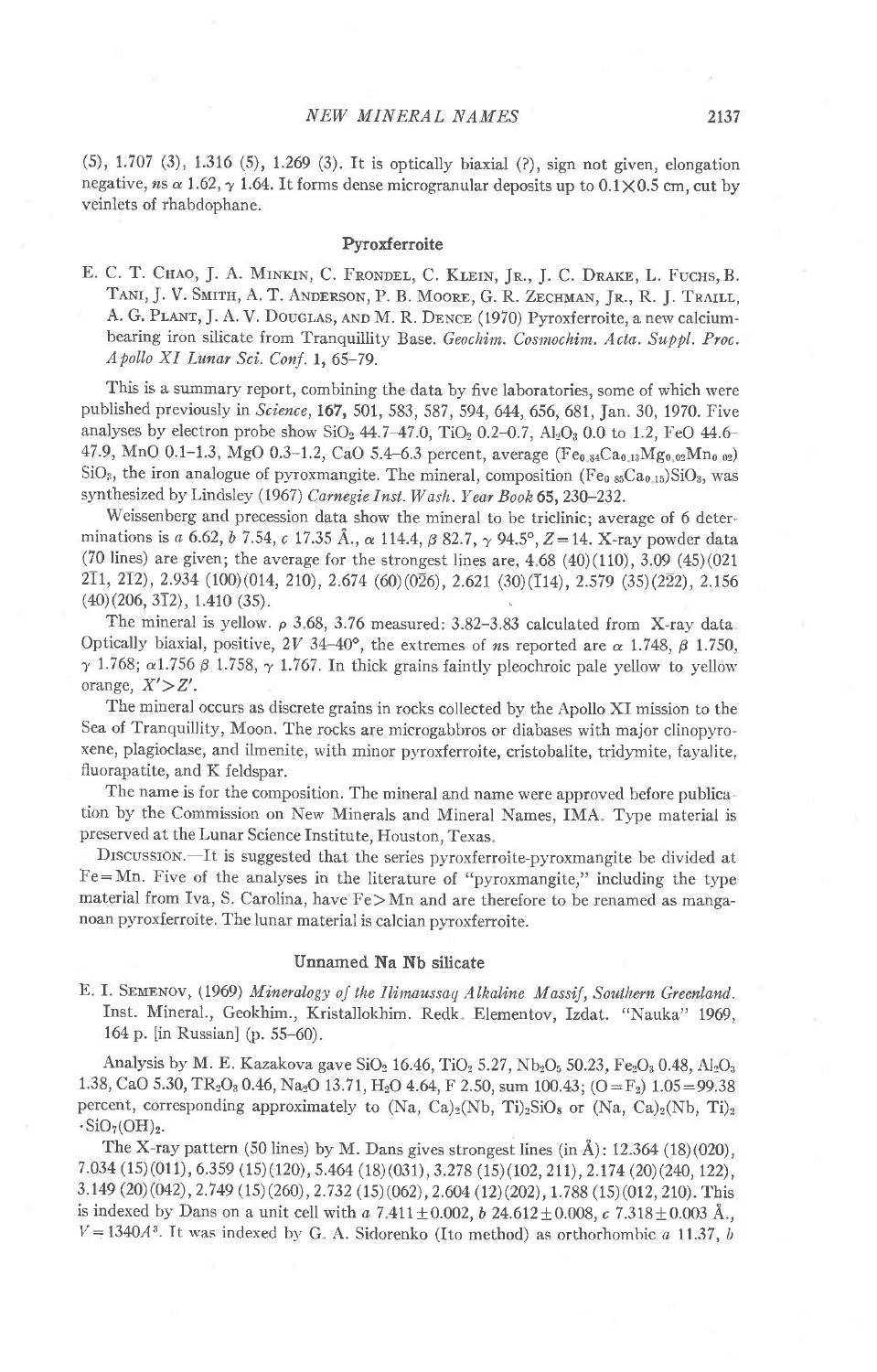6.99,  $c$  6.32A.,  $V$  528A3, and by E. B. Khalezova on a tetragonal cell (pyrochlore type) with a 10.37, c 10.59A., V 1135A3.

The mineral occurs as white platy deposits (pseudomorphs after epistolite $(?)$ ), up to 5X3X1 cm., associated with neptunite on the north slope of Nakalak Mt. Luster dull. Fracture conchoidal.  $\rho$  3.3 (apparently low). Optically positive, uniaxial or slightly biaxial. Under the microscope, square to long prismatic crystals with two cleavages at right angles. Extinction parallel.  $n$  considerably above 1.8. The infra-red absorption spectrum indicates the presence of both molecular water and hydryoxyl.

# Unnamed "gray minerals"

E. I. SEMENOV, (1969) Mineralogy of the Ilimaussaq Alkaline Massif, Southern Greenland. Inst. Mineral., Geokhim., Kristallokhim. Redk. Elementov, Izdat. "Nauka" 1969,164 p. fin Russian] (p. 106-110).

Analysis by B. A. Solominskaya from Nakalak Mt., Ilimaussaq, gave SiO<sub>2</sub> 46.64, TiO<sub>2</sub> 0.68, Al<sub>2</sub>O<sub>3</sub> 20.56, Fe<sub>2</sub>O<sub>3</sub> 5.64, FeO 3.59, MnO 0.50, MgO 2.68, CaO 3.28, Na<sub>2</sub>O 5.92, K<sub>2</sub>O 2.62, H<sub>2</sub>O+6.22, H<sub>2</sub>O-2.18, sum 100.51 percent. Four similar analyses from Lovozero massif, Kola Peninsula are given; they show small amounts of Zr, Ba, Li, F, Cl, and rare earths. The formula is given as KFeAl2Si4O13.3H2O; the mineral may be a zeolite. The DTA curve shows endothermic breaks at about 100° and 350°. The mineral loses H<sub>2</sub>O gradually from 20°C to 500°C; it melts at 1150°C. The infra-red absorption curve indicates some crystallinity.

X-ray data by R. A. Aleksandrova show 40 lines; the strongest  $(kX)$ : 6.50 (9), 5.85  $(6)$ , 4.38 (7), 2.99 (10), 2.84 (8), 2.71 (5), 1.799 (7).

Color light gray to bluish-greenish-gray. Optically isotropic or shows weak aggregate polarization, n about 1.55. Fracture conchoidal.

The mineral is rather widely distributed; occurs in ussingite veins cutting naujaite rock, Nakalak Mt., Greenland, filling cavities in druses of ussingite, natrolite, and analcime, also occurs at several localities in the Lovozero massif, Kola Peninsula, in hydrothermally altered foyaites, juvites and malignites.

### "Mn-sepiolite," "Mn-ferrisepiolite"

E. I. SEMENOV (1969) Mineralogy of the Ilimaussaq Alkaline Massif, Southern Greenland. Inst. Mineral., Geokhim., Kristallokhim. Redk. Elementov, Izdat. "Nauka" 1969, 164 p. fin Russian] (p. 103-106).

Spectrographic analysis showed high Mn, Fe, Al, Si, Na; also present Ca, Be, Zn, Ti, Sn, Nb. No analysis is given, but the formula is given as  $Mn_4Fe_4Si_{12}O_{30}(OH)_6.8H_2O$  in one place, as  $(Fe, Mn)_9 Si_{12}O_{30}(OH)_6.10H_2O$  in another. The X-ray pattern (S. I. Berkhin) is similar to that of sepiolite. The strongest of the 19 lines are  $(kX)$ : 12 (10), 4.59 (8), 4.27  $(8), 3.75 (7), 3.39 (8), 3.27 (8), 2.68 (8), 2.58 (7), 2.55 (7), 2.45 (7).$ 

Color dark brown, ns,  $\alpha$  1.72,  $\gamma$  1.74. Pleochroic, X yellowish, Z red-brown, abs. Z  $>X. Z=c.$  Occurs in the analcime zone of foyaite pegmatite of Nakalak Mt., Ilimaussaq Greenland, in spherulites up to 3 mm diameter of acicular and fibrous crystals. Compare "red Mn-silicate" below.

### "Red Mn-silicate"

E. I. SEMENOV (1969), Mineralogy of the Ilimaussaq Alkaline Massif, Southern Greenland: Inst. Mineral., Geokhim., Kristallokhim. Redk. Elementov, Izdat. "Nauka" 1969, l-164 (in Russian), p. 103-106.

Compare "Mn-sepiolite" above.

Analysis by M. E. Kazakova gave SiO<sub>2</sub> 42.45, TiO<sub>2</sub> 0.41, Al<sub>2</sub>O<sub>3</sub> 1.85 (Fe<sub>2</sub>O<sub>3</sub>+FeO) 22.85, MnO 14.61, CaO 1.48, Na<sub>2</sub>O 1.44, H<sub>2</sub>O<sup>+</sup> 8.96, H<sub>2</sub>O<sup>-</sup> 5.56, sum 99.61 percent. The